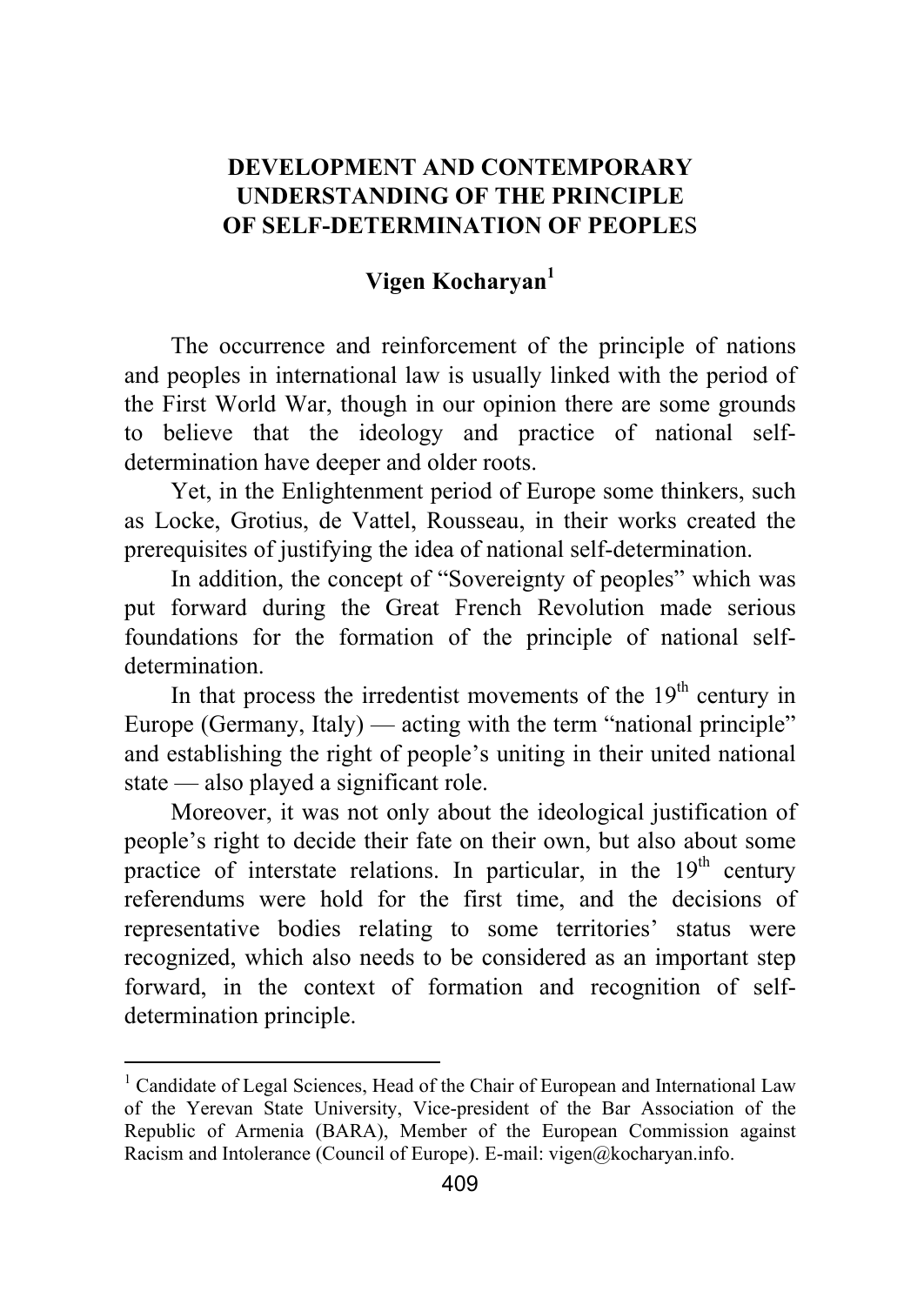The term "self-determination of peoples" itself first appeared in 1878 in the Congress of Berlin after which the idea soon became famous and was strengthened in a range of liberal and socialist party programs of Europe. Thus, "the right of nation's self-determination" was recognized by  $2<sup>nd</sup>$  London International Assembly.

The issue of nation's self-determination got worse during the First World War, when the ideology of self-determination or "the principle of national identity" was being used in the war against the opponents — the multinational monarchies.

With this respect, "the 14 points"<sup>2</sup> of the American President Woodrow Wilson got a special fame, where, in essence, he declared peoples' self-determination as a fundamental principle of postwar settlements.

For the sake of justice, it should be mentioned that if the ideas concerning self-determination were afterwards applied selectively, basically towards the opponents who were defeated in the World War, then the Bolsheviks who came to power, applied the principle towards their united monarchical heritage providing Finland and Poland with independence. Later the right to self-determination was fixed in Soviet constitutions.

The next important period for setting forth the selfdetermination principle in international law was the end of the Second World War and the establishment of the United Nations Organization.

Yet during the war, the USA and Great Britain were the initiators of Atlantic Charter (August 14, 1941) the goal of which was to determine the war issues and the main principles of postwar structure for the allies.

In the document<sup>3</sup> it was declared that the countries which signed it didn't tend to territorial or other acquisitions: it is compulsory that the territorial changes in the world be "relevant to the free expressed will of interested/concerned peoples" which is, in essence, the

 2 President Woodrow Wilson, Address before the League to Enforce Peace (May 27, 1916), *reprinted in* 53 CONG. REC. 8854 (May 29, 1916). <sup>3</sup>

<sup>&</sup>lt;sup>3</sup> 'The Atlantic Charter', Declaration of Principles issued by the President of the United States and the Prime Minister of the United Kingdom. http://www.nato.int/cps/en/natolive/official\_texts\_16912.htm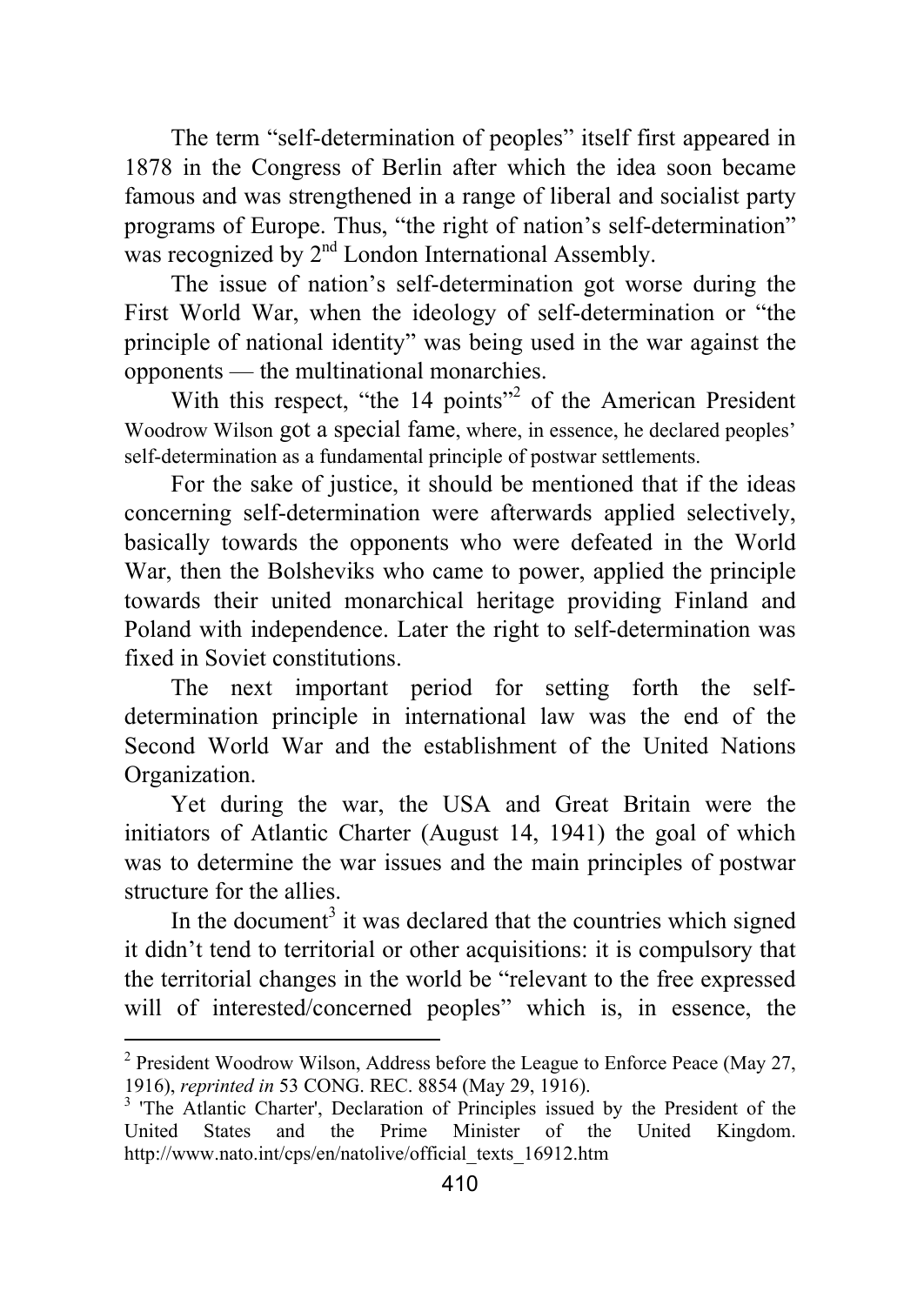recognition of the prevailing role of self-determination principle in the postwar world.

By adopting the UN charter, finally the reinforcement of selfdetermination was formed in a new modern principle of international law. It is noteworthy that the principle of jurisdiction and peoples' self-determination is fixed in Article 1, paragraph 2 of the UN Charter ("to develop friendly relations among nations based on respect for the principle of self-determination of peoples") in the general context of the universal organization which indicates the high legal and political state given to the principle.

Afterwards, the status was confirmed by the UN International Court which in its range of decision stated that the principle of selfdetermination "... is one of the fundamental principles of modern international law" (for instance, UN Court's decision in the case of East Timor $)^4$ .

After adopting the UN Charter, the principle of legal equality and peoples' self-determination gets its confirmation and further development in other documents:

• in the *Declaration* on the *Granting* of *Independence to Colonial Countries and Peoples* (1960)

• in 1966 Covenants on human rights 1966

• in 1970 Declaration on Principles of International Law concerning Friendly Relations and Co-operation among States in accordance with the Charter of the United Nations (briefly 1970 Declaration on Principles of International Law)

• In Helsinki Final Act

The significance of mentioned documents for revealing the normative contents of the principle of peoples' self-determination is conditioned by the fact that the UN Charter, by fixing it as well as the other principles of international law, does not give its obvious definition.

UN "*Declaration* on the *Granting* of *Independence to Colonial Countries and Peoples"* (December 14, 1960) is one of the most

 4 East Timor (Portugal v Australia) [1995] ICJ Reports, 90.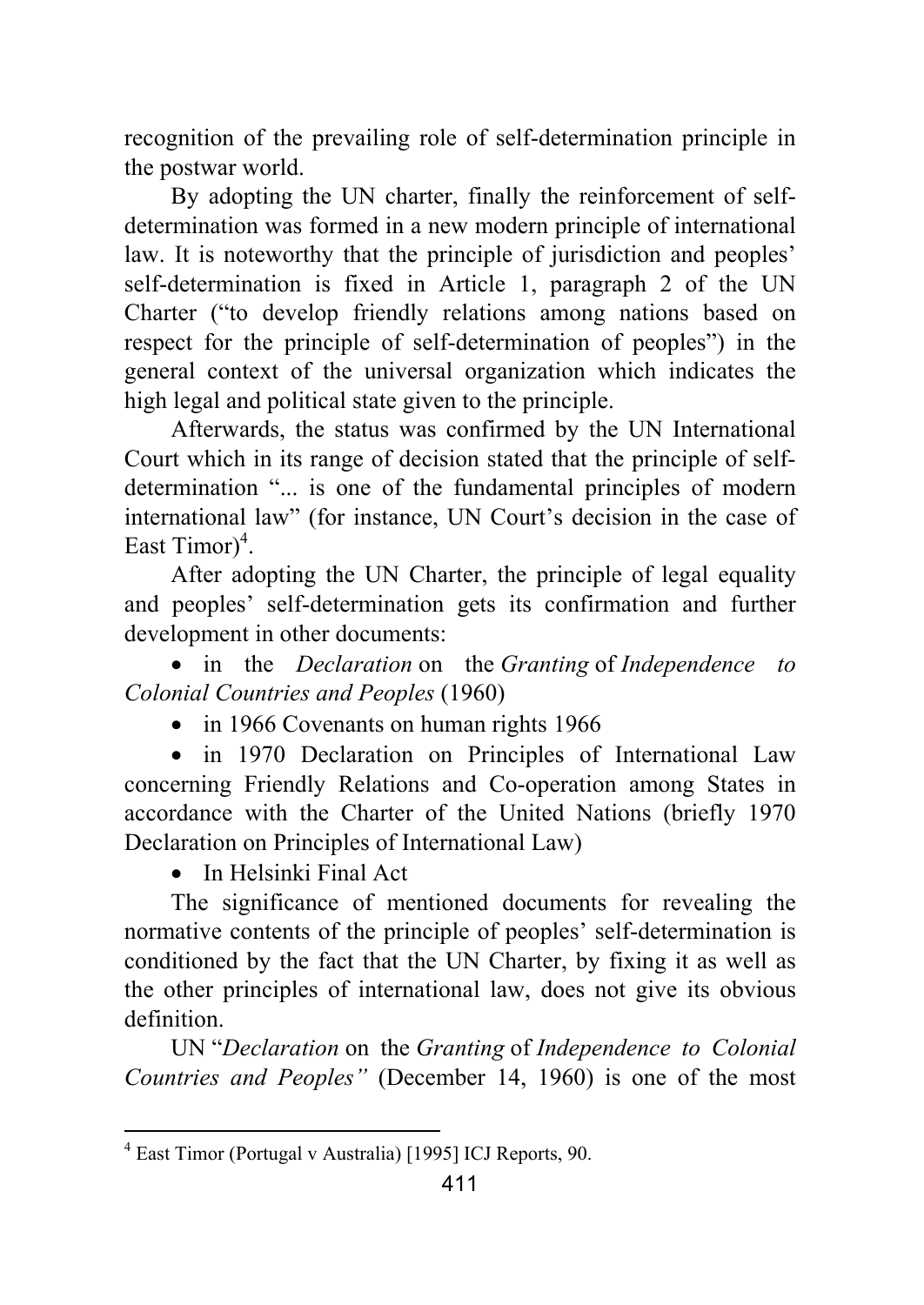important documents which reveals the essence of peoples' selfdetermination. Article 2 reads as follows: "[a]ll peoples have the right to self-determination; by virtue of that right they freely determine their political status and freely pursue their economic, social and cultural development." According to Article 4: "[a]ll armed action or repressive measures of all kinds directed against dependent peoples shall cease in order to enable them to exercise peacefully and freely their right to complete independence and the integrity of their national territory shall be respected."

International Covenants on Civil and Political Rights and on Economic, Social and Cultural Rights (1966) have set forth the selfdetermination in the context of human rights and in their first articles they state that "[a]ll peoples have the right to self-determination. By virtue of that right they freely determine their political status and freely pursue their economic, social and cultural development." Then it is mentioned that all the State Parties to the present Covenant "…shall promote the realization of the right to self-determination, and shall respect that right".

The Declaration on Principles of International Law (1970) confirming the states' obligation to encourage the right of selfdetermination, defines the states' obligation "... to refrain from any forcible action which deprives above mentioned peoples from the right to self-determination, freedom and independence". The Declaration envisages some self-determination ways, such as "... the free association or integration with an independent State or the emergence into any other political status freely determined by a people".

The generalization of the main provision of the abovementioned documents allows to reveal the modern perception of peoples' legal equality and the content of the self-determination principle. S. V. Chernenko has made this kind of attempt, who believes that peoples' self-determination principle includes the following elements:

 "[a]ll peoples and nations have the right to selfdetermination;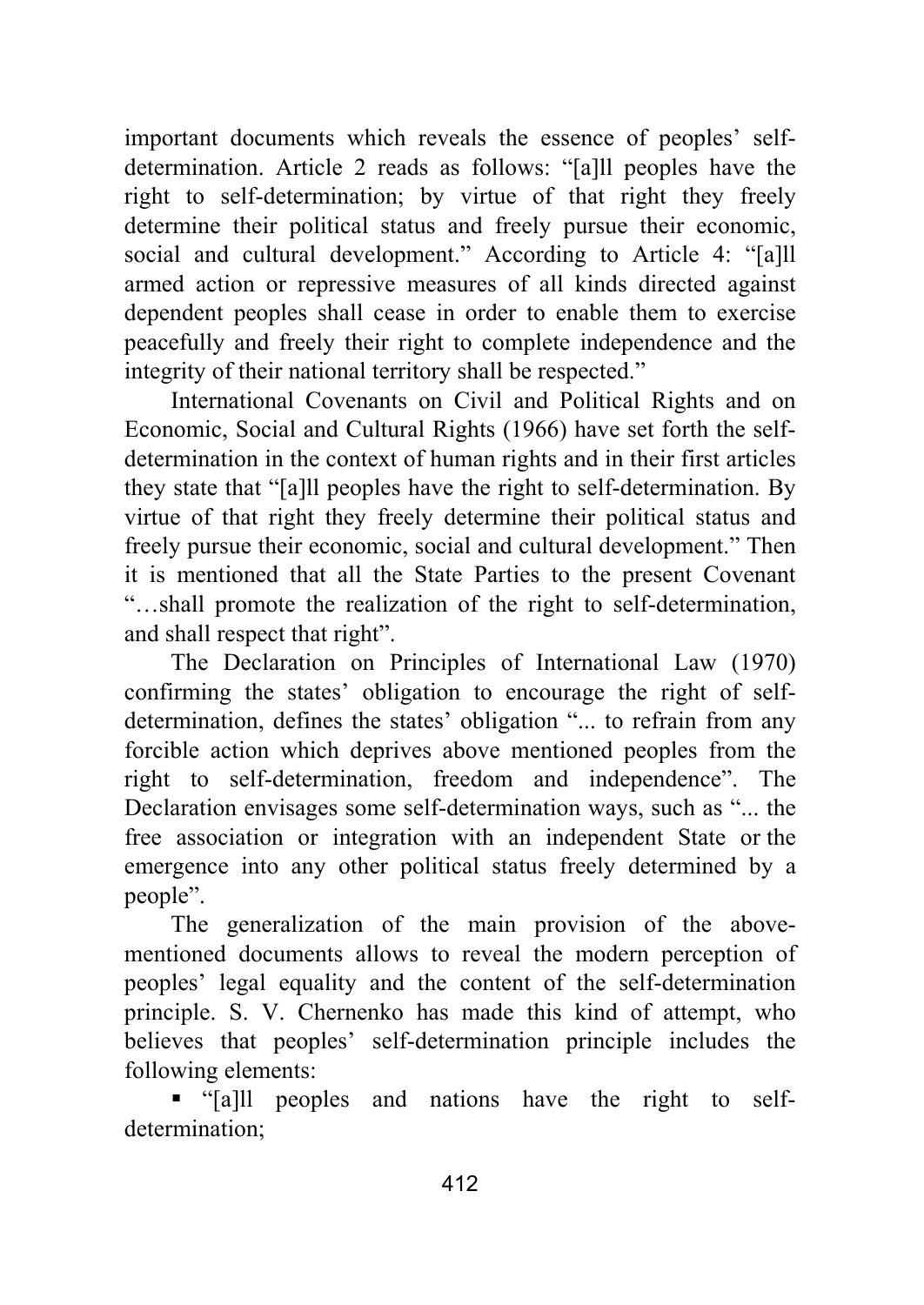all members of the international community are obliged to respect that right;

 it is being realized by the free will expression of the people or the nation;

 its realization excludes any external pressure, force or interference;

 it presupposes the people's or nations' choice opportunity of separating from a state or in other conditions integrate in another state, that is to say, it is the free choice of political status;

 it presupposes also the choice opportunity of state's kind (kinds of government, state's structure, political mode);

 $\blacksquare$  finally, it presupposes the choice opportunity<sup>5</sup> of socialeconomic structure and its own development routes.

At present, the right to self-determination has finally been set forth as a fundamental principle of international law. And if we can notice certainty in legal acts and doctrinal sources concerning the general content of this principle, the same cannot be said about the narrower issue regarding the subject of the right to selfdetermination.

Neither in the UN Charter, nor in the Declaration on Principles of International Law (1970) and in the Final act ( August 1, 1975) of the Organization for Security and Co-operation in Europe, nor in other documents where the right to self-determination is indicated, there is no definition of "a people" conception under which the right is set forth. Moreover, as one of the authors mentioned, who had quite suspicious approach towards the right to self-determination, it appears to be natural from the first view: let the peoples decide. However, in fact it is absurd, as the people cannot decide until another one does not decide who the people are.<sup>6</sup> Therefore, the answer to the question what the term "a people" means in

 5 Chernichenko S.V. Principle of Self-Determination of Peoples (Contemporary interpretation). Moscow Journal of Interantioanl Law. #4, 1996, P. 5. [Черниченко С.В. Принцип самоопределения народов (современная интерпретация), Московский журнал международного права, № 4, 1996, ст.5]. <sup>6</sup>

 $<sup>6</sup>$  Jennings I.W. The Approach to Self-Government. London, 1956, C.55-56.</sup>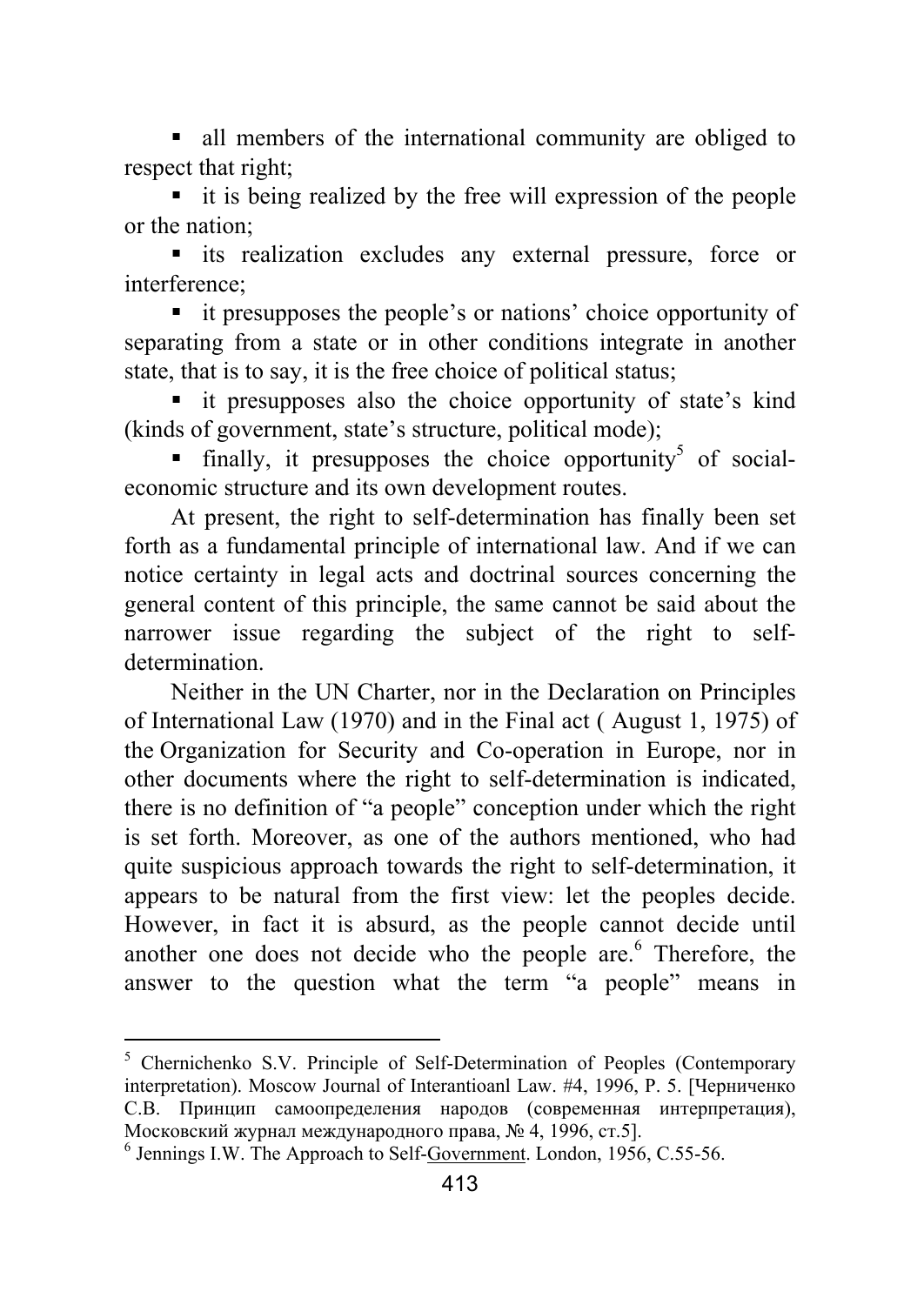international law has significant importance to decide whether minorities have the right to self-determination.

First, it should be mentioned that today consent has been acquired in doctrinal sources concerning the question whether both nations and peoples have the right to self-determination. Thornberry P., mentioning that the right to self-determination is fixed in the UN Charter in the part of "peoples", indicates that the meaning of the term "peoples" was a subject of discussion in San-Francisco Congress and regarding that question it leads to Secretary's clarification "… "peoples" mean groups of people which can compose (or not compose) a state or a nation"<sup>7</sup>.

"The Secretary's clarification to the term "peoples" gives to it a broader meaning": notes another author: A. Rigo Sureda. It may include states, nations and any group of people who can establish a state, be a nation and just compose a strong public. That is why the self-determination is aimed both the peoples and the nations and states<sup>8</sup>. "That is to say, the concept of "peoples" is broad insomuch that it includes the concept of "nation": notes another observer G. B. Starushenko and comes to the conclusion that "[t]he issue of deciding the subject of the right to self-determination leads to deciding<sup>9</sup> the concept of "people".

While commenting the concept of "a people" given during the UN Charter drafting, a characterization is being invoked which was suggested by Gros Espiell according to whom a people is "... any human community which is united in the consciousness and wish of forming community and which is able to act in favor of public  $f$ uture"<sup>10</sup>

Some earlier attempts of characterizing the subject of self-

 $^7$  Thornberry P. International Law and the Rights of Minorities. Oxford, 1992. C.15.

<sup>&</sup>lt;sup>8</sup> Rigo Sureda A. The Evolution of the Right of Self-Determination. A Study of United Nations Practice. Leiden, 1967. C. 100

<sup>&</sup>lt;sup>9</sup> Starushenko G.B. Nation and State in Countries Struggling for Freedom. Moscow, 1967, pp. 105-106. [Старушенко Г.Б. Нация и государство в освобождающихся странах. М., 1967. С. 105-106]. 10 Gros Espiell. The Right to Self-Determination. - Implementation of United

Nations Resolutions. N. UN Pub. 1980 ( UN Sales E.79*.*XIX.5).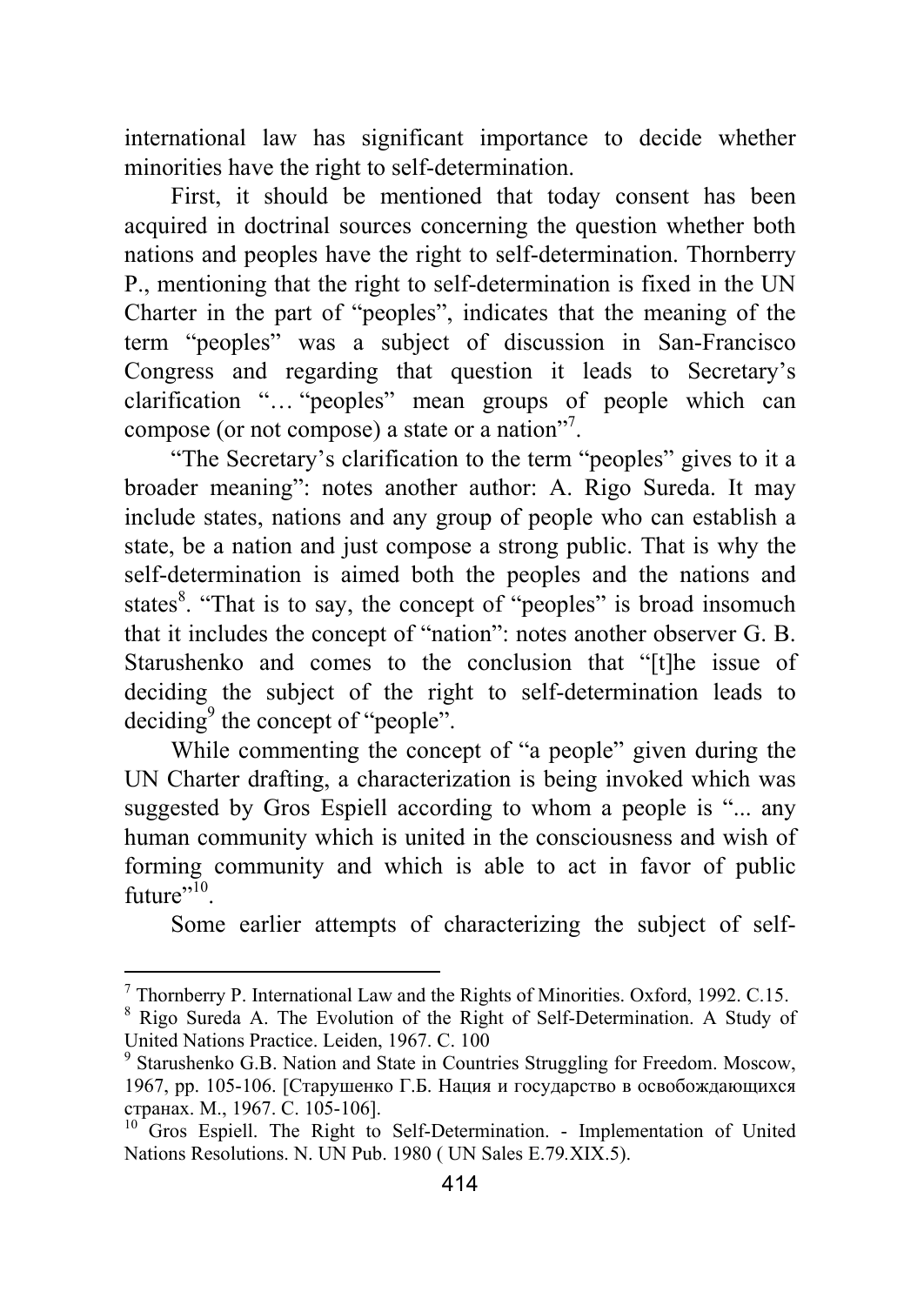determination right have been made. So, in the work of L. Oppenheim where we meet the term "principle of national identity" relevant to those times, there it is mentioned that "the own state which could live according to its own ideals and create a national civilization" is authorized to have a "society which is composed of lots of persons, which are linked with each other on the common<sup>11</sup> basis of origin, language and interests".

It should be mentioned that along with quite common formations, there are some attempts of characterizing the concept of "a people" in literature, which are based on some features. Like, according to O. Jureca's opinion "[e]ven more attention is to be drawn at the characterization suggested by the international commission of jurists regarding the events which happened in Eastern Pakistan: common history, racial and ethnic, cultural, linguistic and ideological ties, common geographical location, common number of the formation."<sup>12</sup>

A similar attempt of characterizing the concept of "a people" is the special report made in the framework of UNESCO, which is dedicated to the question and where it is said that "a people" is:

a. "[a] group of individual human beings who enjoy some or all the following common features: (i) a common historical tradition, (ii) racial or ethnic identity; (iii) cultural homogeneity; (iv) linguistic unity; (v) religious or ideological affinity; (vi) territorial connection; (vii) common economic life.

b. The group must be of a certain number who need not be large (e.g. the people of micro states) but must be more than mere association of individuals within a state.

c. The group as a whole must have the will to be identified as a people or the consciousness of being a people - allowing that groups or some members of such groups, though sharing the foregoing

<sup>&</sup>lt;sup>11</sup> Oppenheim L. Internatioanl Law. Part 1. Moscow, 1948, Р. 99. [Оппенгейм Л. Международное право, т.1, полутом 1. М., 1948. С. 99] 12 Zhurek O.N. Self-determination of Peoples in Iternational Law// Soviet State and

Law, #10, 1990, P. 99. [Журек О.Н. Самоопределение народов в международном праве // Советское государство и право,N10, 1990, С. 99].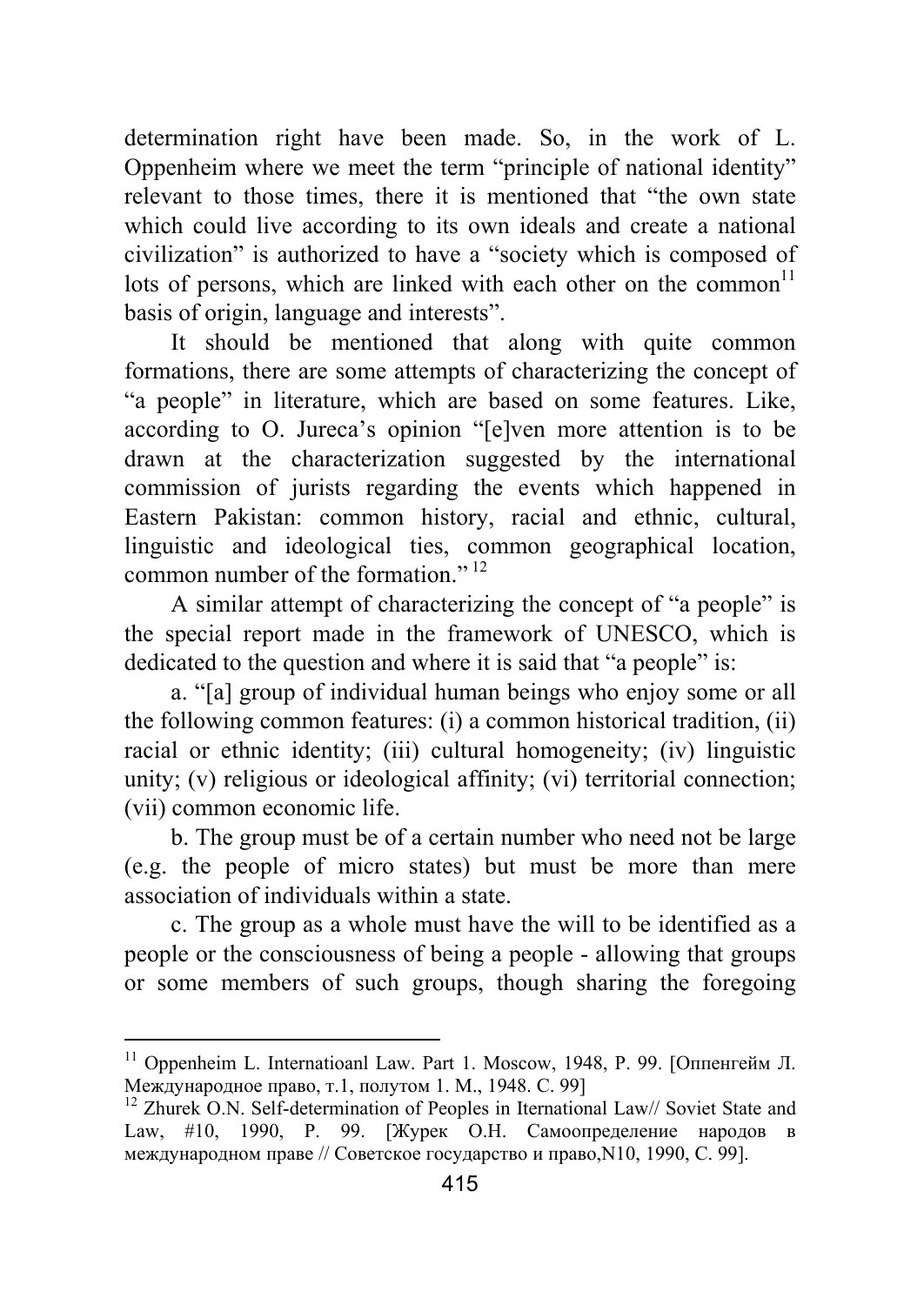characteristics, may not have the will or consciousness.

d. Possibly the group must have institutions or other means of expressing its common characteristics and will for identity."13

From the mentioned features we could in particular single out the existence of "territorial connection". Perhaps the essential component of the concept of a people is the territorial aspect of the issue. That is to say, from one side for the group it is important the existence of a common territory, from another side it is the affiliation itself to the historical community. "It is impossible<sup>14</sup> without a common territory's self-determination" and it is obvious.

Another important thing in the perception of the term "a people" which is closely linked with the territorial issue is that under the subject of self-determination it is supposed not a number of individuals or a number on some territory, but their stable generality with joint features. R. A. Mullerson writes about it "[i]n case of selfdetermination we talk about a people not about a population". Even if, for example, there are more inhabitants in the region Oktyabrsky of the city Moscow, than in Nagorno-Karabakh, the right to selfdetermination belongs to the people of Nagorno-Karabakh but not the persons who have registration in the region of the capital. The nation or the ethnic community is more often the basis of the people as the subject of self-determination, with which the territory<sup>15</sup> is identified".

The link among the mentioned aspects of the concept "a people" is quite clearly expressed by A. E. Kozlov who wrote that "the perception of the subject of self-determination as an ethnic community is perhaps the only approach in case of which the right to

<sup>&</sup>lt;sup>13</sup> United Nations Economic and Social Council, International Meeting of Experts on Further Study of the Concept of the Rights of Peoples: Final Report and Recommendations, 1990. UN Doc SHS-89/CONF. 602/7, Paris, 22.2.1990.<br><sup>14</sup> Starushenko G.B. Nation and State in Countries Struggling for Freedom. Moscow,

<sup>1967,</sup> pp. 105-106. [Старушенко Г.Б. Нация и государство в освобождающихся странах. М., 1967. С. 105-106]. 15 Mullerson R.A. Human Rights: Ideas, Norms, Reality. Moscow, 1991, P. 41.

<sup>[</sup>Мюллерсон Р.А. Права человека: идеи, нормы, реальность. М., 1991. С. 41].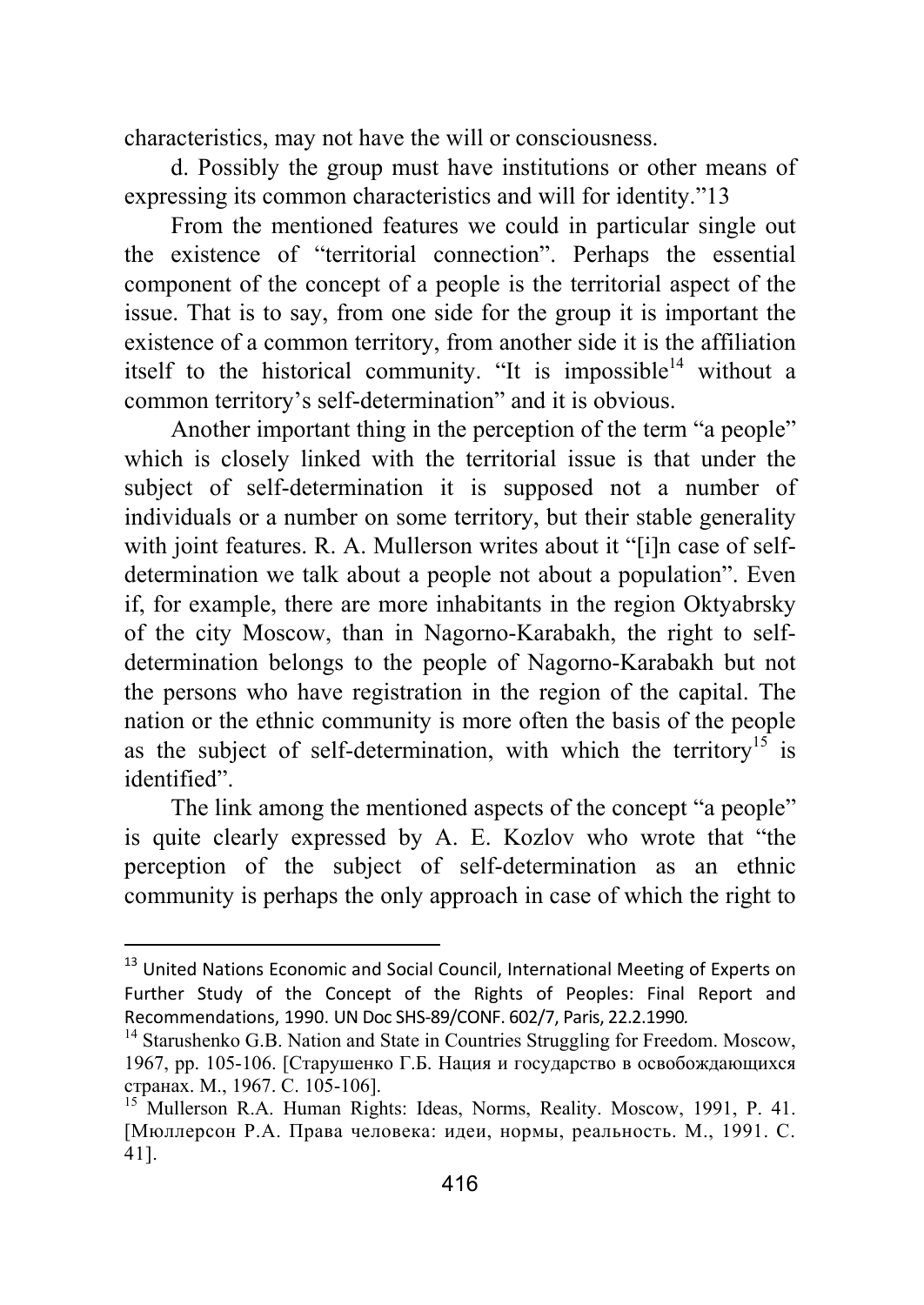self-determination is even replenished with a real content: "[c]ause no matter how conventional are the ethnic boundaries, nevertheless they have a more objective (stable) nature than, for examples, the administrative boundaries"<sup>16</sup>.

Overall, all the existing formulations of subject's selfdetermination give us some general but not a clear apprehension of what is understood while using the notion "a people" in relevant international-legal acts.

It is known that the right to self-determination has two sides: external, by virtue of which the people is free to decide its status and the forms of relations with other peoples, which presupposes its right to create its own state, the right to unite or merge with other state, and an internal side which presupposes the right to freely decide its own political and social-economic ways of development. The unity of these two aspects composes the content of the right to selfdetermination and the essence of national sovereignty.

The external side of the right to self-determination presupposes the right of a people to unite or merge with an independent sovereign state. And if this unification or merger happens it can lead to the formation of a national minority in the state. That is to say, in the consequences of this kind of self-determination may often be the formation of a national minority, the transformation of "the people" into a national minority.

The following question is natural. "Does the people who has become a national minority lose the right of self-determination?" In our opinion, they do not. It is necessary to mention that this kind of position arises from the content and essence of the right to selfdetermination and there is a range of authors who support it. "Despite the way of how the people have appeared at the state's power; with force or willingly, it continues to be a subject of self-

<sup>&</sup>lt;sup>16</sup> Kozlov A.E. Right to Self-Determination as Principle of Internatioanl Law and Constitutional Human Right// Human Rights and International Relations. Moscow, 1994, pp. 70-71. [Козлов А.Е. Право на самоопределение как принцип международного права и конституционное право человека // Права человека и межнациональные отношения. М., 1994. С. 70-71].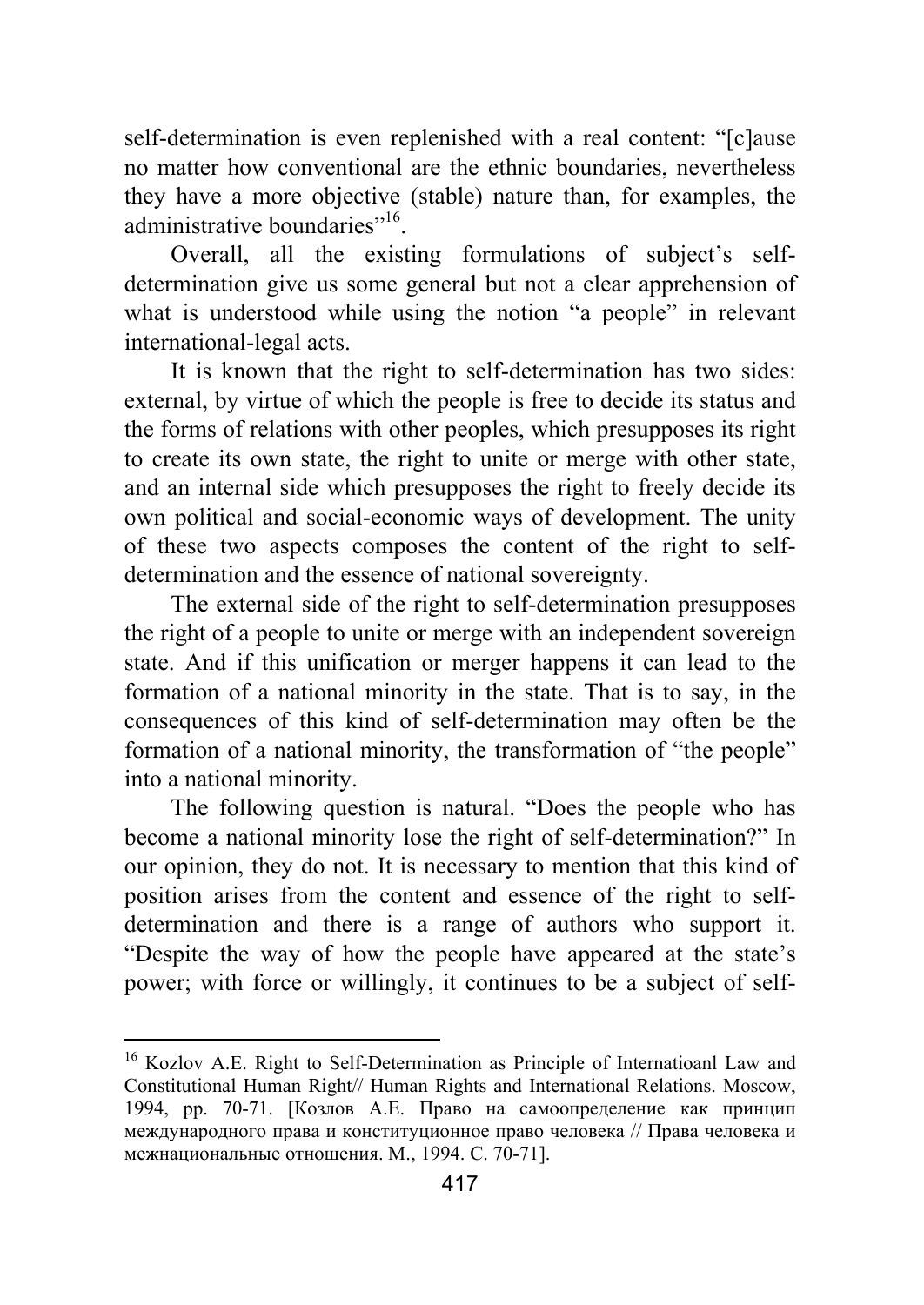determination", writes Yu. G. Barsheghov, "[t]he inalienability and indivisibility of the right to self-determination are linked with its essence, nature, content and the legal nature. The subject of that right and its final user is the people. It exists along with the people and, therefore, is independent of this or that state's existence. The latter can appear and disappear, but the people are the permanent bearer<sup>17</sup> of the right of self-determination."

That approach finds its direct expression in relevant international legal acts. For example, the Declaration on Principles of International Law (1970) definitely characterizes the selfdetermination as an "inalienable" right of a people, and the Final Act of the Helsinki Conference shows that the right belongs to the people "forever". Furthermore, the truthfulness of the conclusion that the right to self-determination is inalienable and indivisible is also confirmed by viewing its internal aspect. Regarding this, it would be an absurd to state that a people or a nation which once decides its political status or social-economic class do not have the right to change it.

There is another argument in favor of the above mentioned point of view according to which the right to self-determination is set forth for "all" the peoples. Moreover, as the majority of the authors mention, it belongs to the peoples that both have statehood and do not have it. Its denial will mean leading the self-determination to colonial situation at the time when the recent international practice is full of "non-colonial self-determinations". The international law recognizes the right to self-determination just for all the peoples. As good description of that argument may serve the story related to the Indian reservation regarding Article 1 of International covenants on human rights where the self-determination of all peoples and the response of international community to that reservation is set forth.

While ratifying the Covenants the Indian Government announced that: "... in Article 1 the words "right of self-

<sup>&</sup>lt;sup>17</sup> Barseghov Yu.G. Self-determination and Territorial Integrity. Moscow, 1993, P. 24. [Барсегов Ю.Г. Самоопределение и территориальная целостность. М., 1993. С. 24].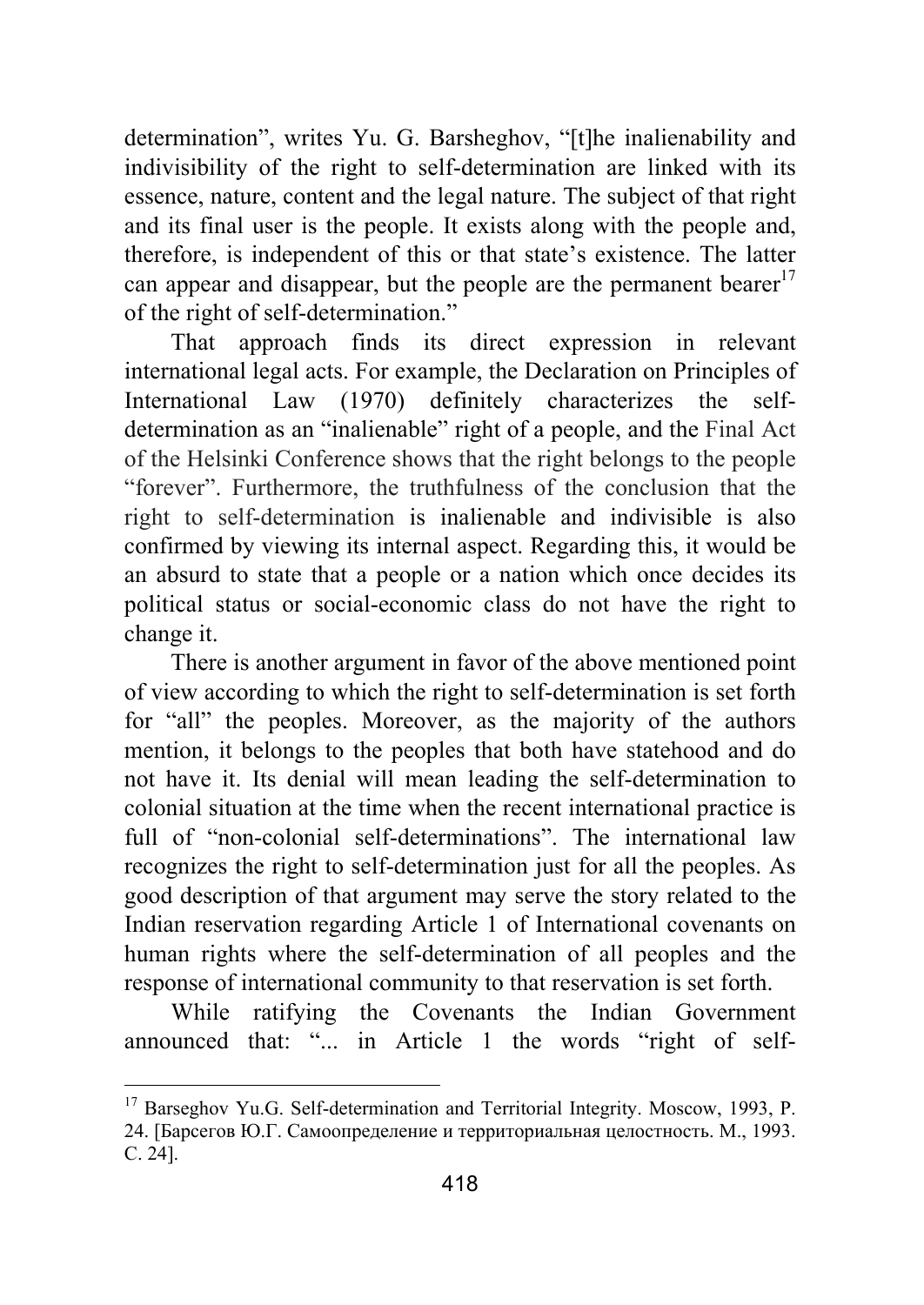determination" concern only the peoples which are under a foreign domination and … those words do not concern the sovereign independent states or to a part of a people or a nation which composes the essence of the integrity". While this kind of interpretation of the right to self-determination was not admitted and did not have any supporters, moreover, some serious objections against that kind of approach were heard.

For instance, the Netherlands announced that "[t]he right to selfdetermination was expressed in the Covenants as a right which concerns all the peoples. It arises not only from the text of Article 1 of the Covenants, but also from a more authoritative interpretation of that right which is contained in the Declaration on international law principles…. There is no attempt provided by international documents which tend to limit or make that right conventional and it can itself harm the idea of self-determination and weaken its universal significance".

France made quite decisive objections against Indian position. In particular, it announced that the Indian reservation was unacceptable as it provided a condition which was not provided in the UN Charter for implementing the right to self-determination".

In this regard, German Federal Republic expressed unambiguously, announcing that "the right to self-determination as it is expressed in the UN Charter and in Covenants concerns all the peoples and not only to the ones who are under a foreign domination. That is why all the peoples have the inalienable right to freely decide their own political status and the right to freely decide their own economic, social and cultural development. Federal Government cannot consider any interpretation of the right of self–determination in force which is in contradiction with the text of the relevant article. Moreover, it believes that any limit which concerns its belonging to all the peoples does not correspond to the subject and the goals of the Covenants on Human rights."18

If the right to self-determination concerns not only "colonial

  $18$  Crawford J. Outside the colonial context // Self-determination in Commonwealth. Aberdeen, 1988. С. 18.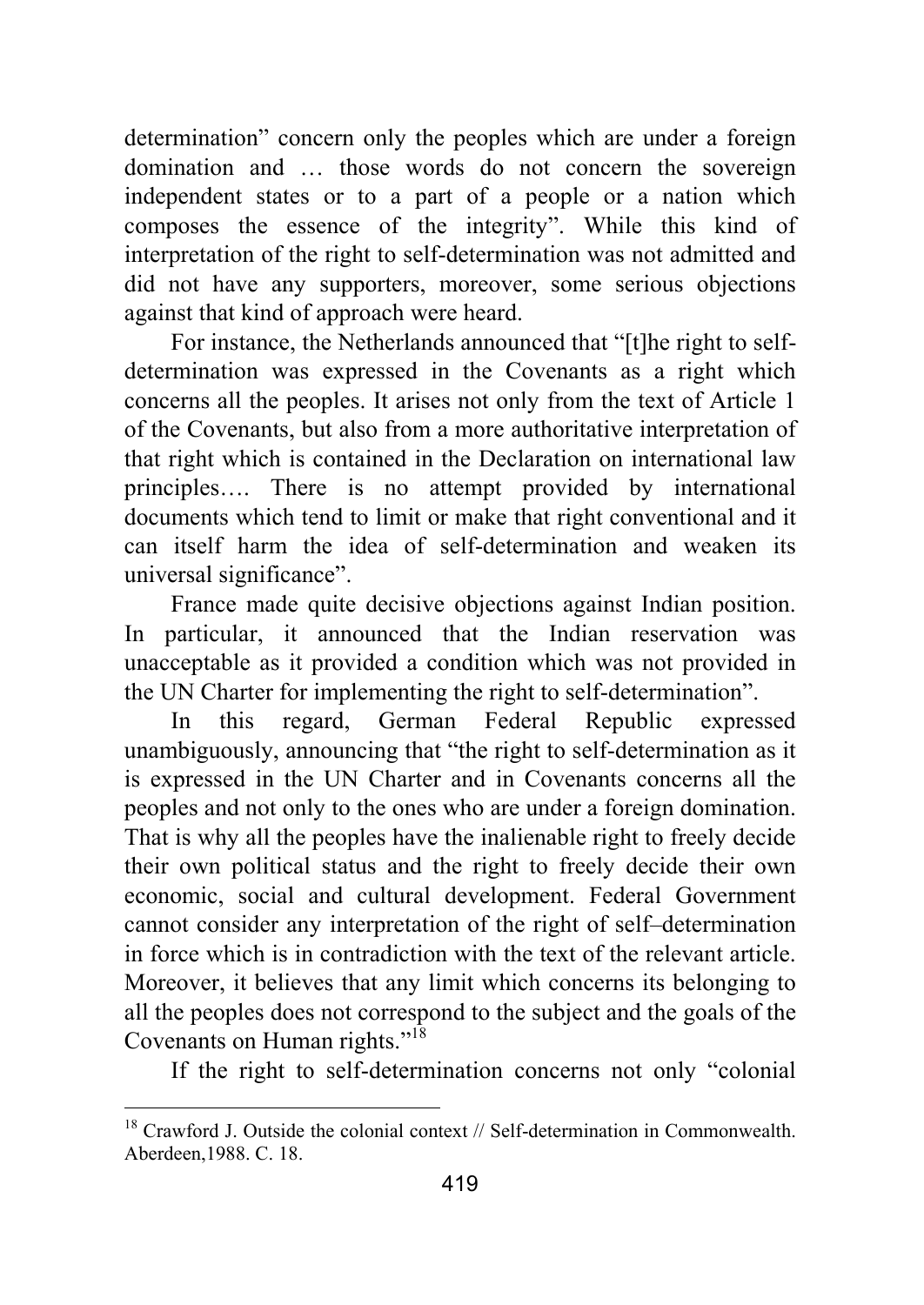situations", not only the peoples who are "under a foreign domination", but also all the peoples without any "limits and conditions", including the peoples which are in the structure of "independent sovereign states", it would be necessary to admit that the right may concern also the peoples which consist a minority in the structure of a separate state.

Another important fact, which contributes to the understanding of the correlation of the right to self-determination with peoples, which are in the position of a minority, is that the international law recognizes that right just for peoples. The recent attempts which aim to ascribe that right only to peoples which have a "constitutionally recognized status", or to the so-called "component units" that is to say, to some state or autonomous formations<sup>19</sup> inside the state, considering the above mentioned, are presented like they do not have any legal basis. There is no legal act where it is possible to find an approval of this kind of statement, on the contrary, everywhere it is spoken about peoples and not about something else.

If we admit the option according to which the "constitutional units", being the unique subjects of self-determination within the state, comprise an attempt of a gradual development, we cannot consider it to be good enough as the first and the most incredible consequence of that kind of innovation will be states' tendency to liquidate those "units" as the current international contractual law does not include any provision which may hinder it.

The question, which is being discussed, has also other aspects that are closely linked with the protection of peoples' rights in the light of which the theory of "constitutional units" is not only just non-justified but it is also harmful and dangerous as it bears the danger menacing the international peace and security. In our opinion, the conflicts that took place in the territories of the former Yugoslavia and USSR are the results of expressing such kind of

<sup>&</sup>lt;sup>19</sup> Commission on Human Rights. Sub-commission on Prevention of Discrimination and Protection of Minorities. Possible ways and means of facilitating the peaceful and constructive solution of problems involving minorities. Second progress report submit by Mr. Asbjorn Eide - E/CN 4/Sub 2/1992/37.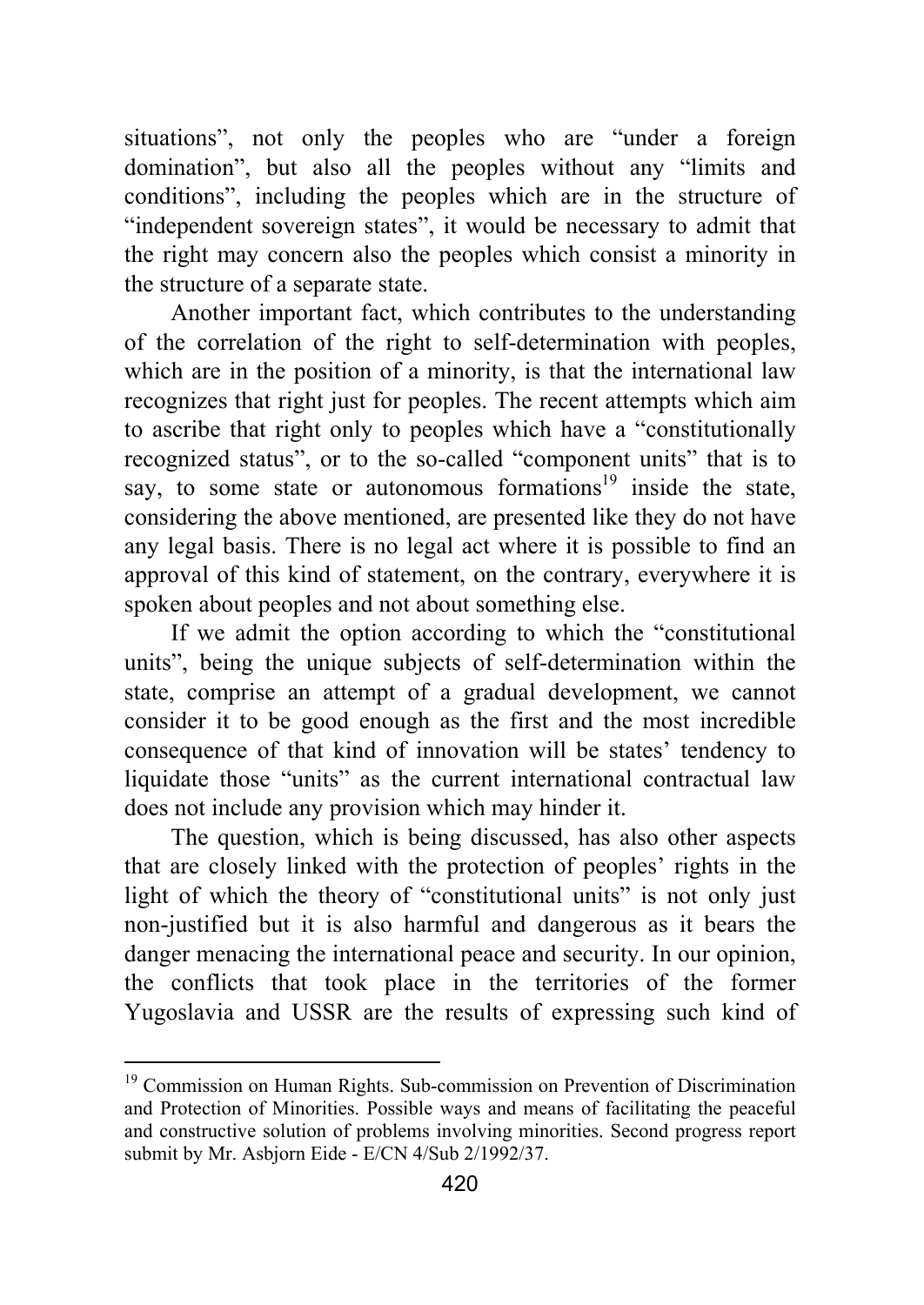approach towards self-determination, when the unique subjects were only the former Soviet Republics within the federative states. The latter were self-determined within the boundaries which were until that administrative and often arbitrary and did not take into account the peoples' opinion, who lived in their historical territories, within those boundaries. Maybe we can state that it was an application of the principle *uti possidentis,* which was being admitted as a basis during the process of decolonization of Southern America and Africa, where "the nations were the result of state's existence and not the contrary"20 but which was being considered outdated and obviously unfair in Europe at the end of the  $20<sup>th</sup>$  century.

As once, one of the members of International Tribunal expressed in an impressive way: "[i]t is the people who has to decide the fate of the territory and not the territory — the fate of the people21", that is why both from the moral and legal perspectives the statement, according to which the right to self-determination has to be recognized for only, so-called "nominal" people as an "integral unit", and the right should be denied for the other indigenous which constitute a minority within the framework of that "unit", is not that clear. That kind of approach creates an impression of "a dual standard", when reformulating Owrel's idea, one can say that all the peoples are equal, but some are more equal.

Well, the special committee created by the European Union for processing standards of recognition of re-formed states, formulated the conclusion which concerns the self-determination of Serbian population of Bosnia and Herzegovina, where it is indicated: "1) the right to self-determination of Serbians out of Serbia is limited by internationally recognized human rights including the rights of minorities' members and 2) the former administrative boundaries must be protected by international law and can be changed only by reciprocal accordance"<sup>22</sup>. One can think that there is no need to refer

<sup>&</sup>lt;sup>20</sup> Rigo Sureda A. Ibid, C. 220.<br><sup>21</sup> I.C.J. Reports,1975, C. 122. Аречага Э.Х. Современное международное право, M., 1983, C. 167<br><sup>22</sup> Hannum H. Documents on Autonomy and Minority Rights,

Dordrecht/Boston/London, 1993. C. 84.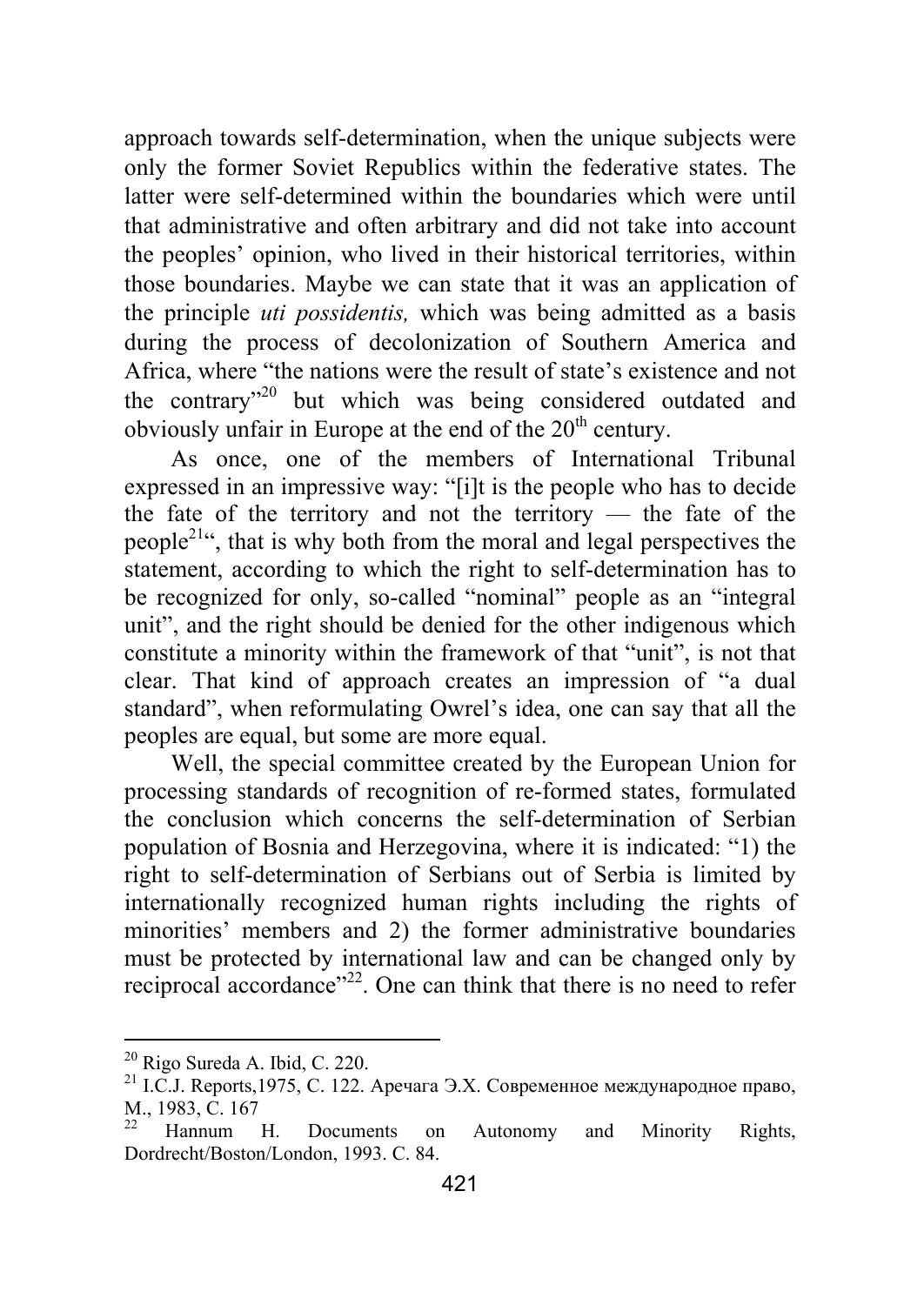to the former Yugoslavia's tragic consequences, moreover the ones which are linked with such approach for all the peoples. They are well-known. In our opinion, the real principal approach which is based on the existing right, is that if in case of solution of some situation the right to self-determination is chosen as a basis, along with it, it's necessary to be consistent and know the right to decide the own fate on its own for all the peoples which this situation concerns.

As an example of tending to such consistency Law of the USSR "On the order for the solution of questions concerning the Soviet Republic's exit from the USSR"23 can serve as a basis, which despite all disadvantages contained a quite fair and democratic provision which tells that in case of a self–determination which leads to Soviet Republic's separation, this kind of right have also the peoples of autonomous formations and even the foreign population "in the places of living gathered".

Though the political motives of importing that kind of norm are known, it does not depreciate its principal nature and the correspondence to the principle of self-determination in any way. Maybe, the implementation of that state would allow in practice to avoid from the occurrence of an armed conflict in Nagorno-Karabakh and in other regions of the former USSR. The right of Armenian people must not depend on its number, and the peoples within the boundaries of self-determining territory who are in minority, are not just the demographic remnants but they have the right to decide their own fate like it does another great neighbor community.

In our opinion, this kind of approach contains the fair and the only possible mechanism of consistently realizing the right to selfdetermination, which provides with a real, in the language of the UN Charter: "... the equal rights of men and women and of *nations large and small*" and which eliminates the factor of uncertainty which

<sup>&</sup>lt;sup>23</sup> Bulletin of Session of Peoples Deputies of USSR and of Supreme Council of USSR, 1990, #15, P. 252. [Ведомости Съезда народных депутатов СССР и Верховного Совета СССР, 1990, № 15. c. 252].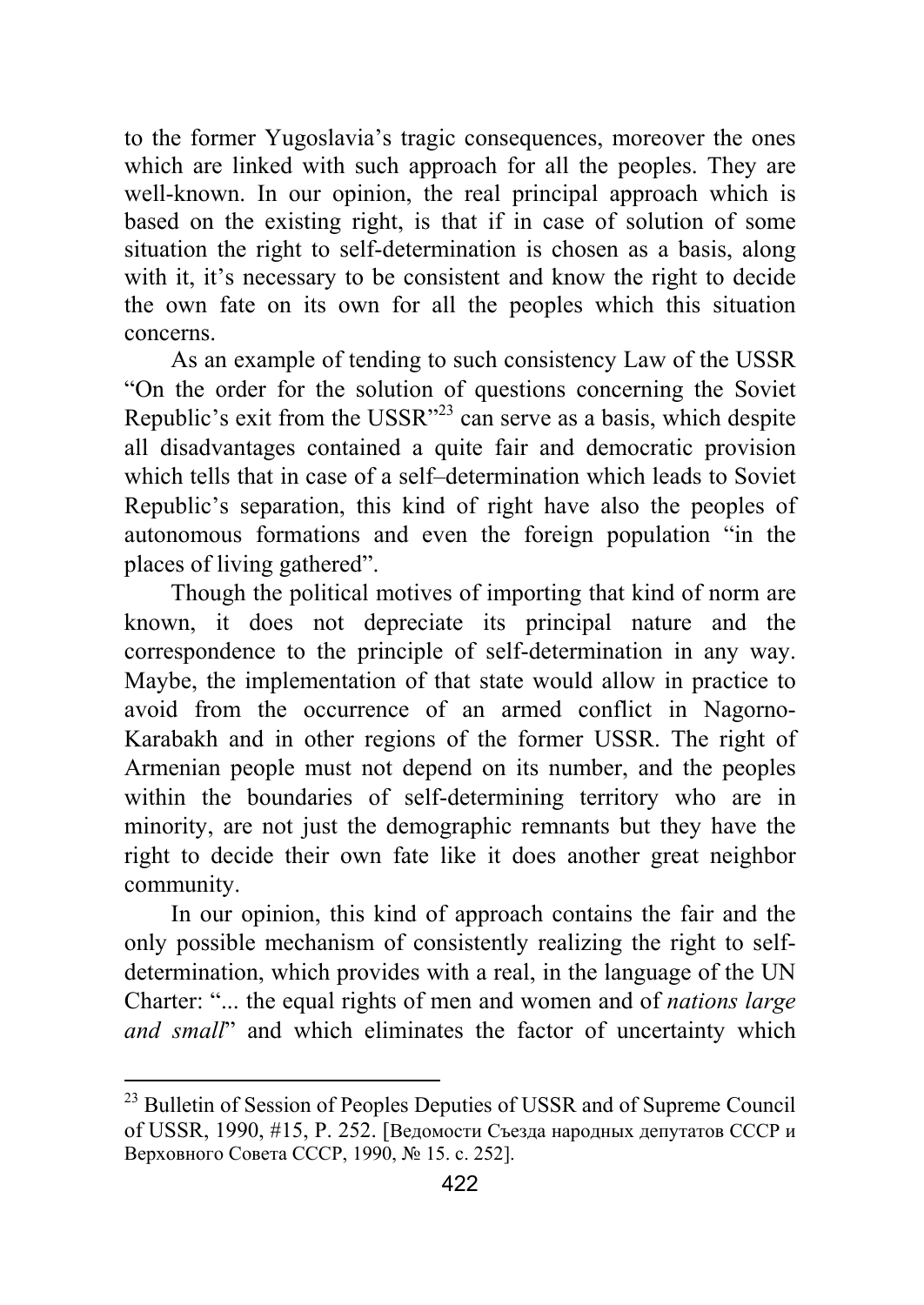gives birth to a conflict arising in case of separation or new state's formation.

Another, a non-corresponding to law interpretation of the principle of self-determination is presented to us also in the statement where the subject can be only the whole population of the state. While, as it is being presented to us, that kind of opinion can be true only in case when the state is nationally homogeneous, ethnically uniform. In other cases, that kind of opinion cannot correspond to the spirit and letter of the law. In order to be convinced regarding it, it is enough to indicate that if that kind of approach had corresponded to the law, then in all the international legal tools, anyway in English versions, the right to self-determination would have been set forth for the nations under which by western traditions it is understood as "the whole population of the state" and not for the peoples, which we consider in all documents.

If we consider the self-determination by a historical view, then we can say that it arose and developed as separate people, just national communities' right, who were living in the territories of the existing states. Well, K. Partsch mentions that at the time the term "right of self–determination" concerned the following cases:

• the "peoples" on the whole which consisted a minority within the state (or even a majority), which was governed by another "people" (like, for example, Irishmen before 1919 and Mongolians before 1911/1921),

• the "peoples" which were a minority in more than one state, but they considered themselves as a part of the peoples of the neighbor state (like, for example, Mexicans in California or Hungarians in Romania),

• the "peoples" or "nations" which were separated into several states as a result of external interference (like, for example, Germans living in several states in the 19th century),

• the "peoples" which were considered as a majority (or a minority) in a territory, which had a special status under a foreign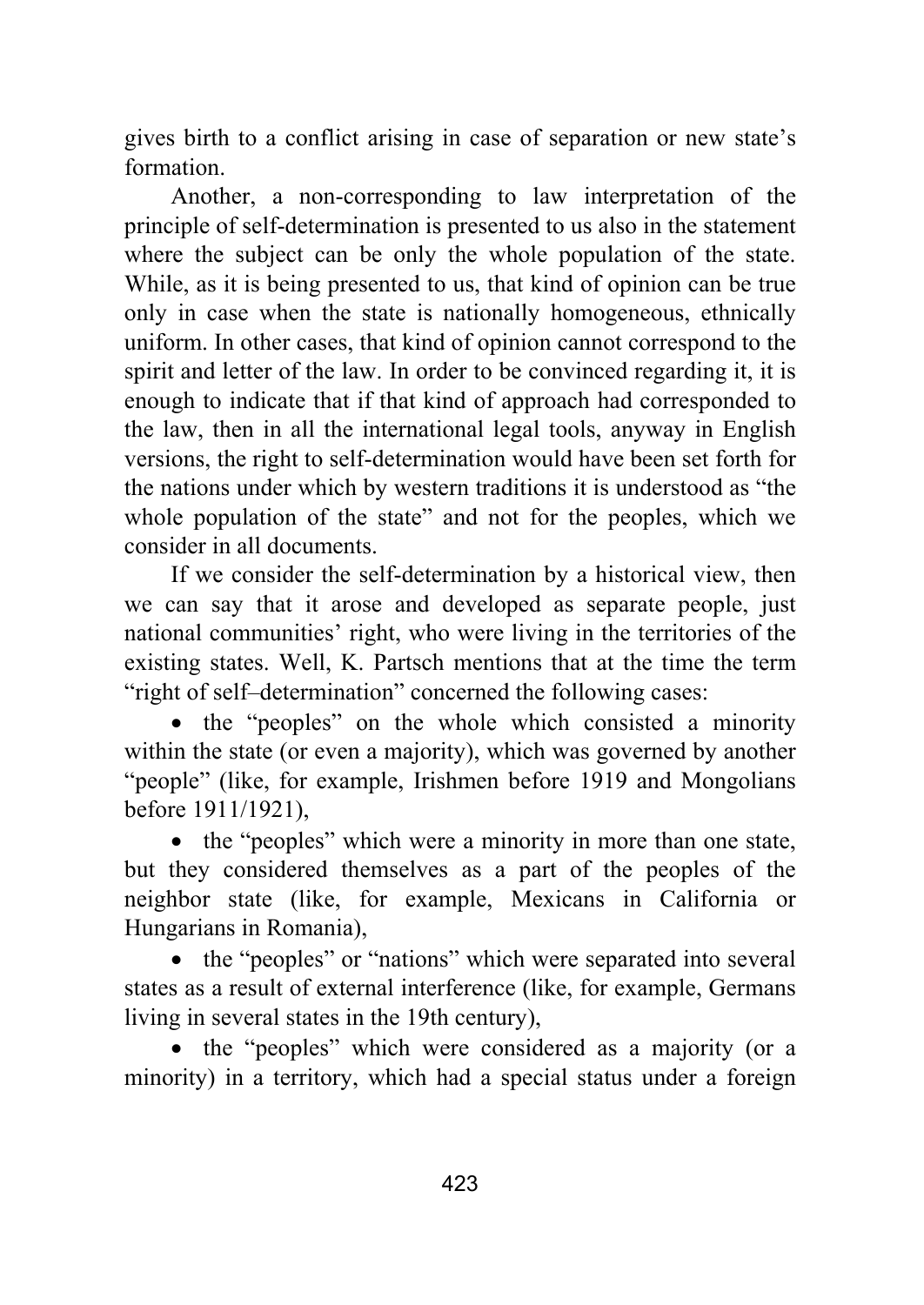state (the main example: colonies)."<sup>24</sup>

As we see, the right to self-determination historically arose and was perceived first of all as the right of national communities: populations of the existing state in the light of which, the approval that the right's subject can be only the whole population of the state, seems to be absolutely indisputable.

o The modern international legal practice also proves it. In particular, we can bring the example of Anglo-Irish agreement (1985) which concerns the settlement of *Olster* issue. In Article 1 of the document, it is said that "[t]he two Governments:

o (a) affirm that any change in the status of Northern Ireland would only come about with the consent of a majority of' the people of' Northern Ireland;

o (b) recognize that the present wish of a majority of' the people of' Northern Ireland is for no change in the status of Northern Ireland;

o (c) declare that, if in the future a majority of the people of' Northern Ireland clearly wish for and formally consent to the establishment of a united Ireland, they will introduce and support in the respective Parliaments legislation to give effect to that wish."25

Thus, "two governments" agreed that neither the whole "Irish people" nor "the people of Ireland" and nor "the people of Britain", but just "the people of Northern Ireland" are the subject of selfdetermination and the future of that territory depends on the will of Northern Ireland's people. That is to say, in that international legal act find their confirmation all our above-mentioned conclusions about the fact that:

1) the subject of the right to self-determination is the very people;

2) the subject of the right to self-determination can be realized

<sup>&</sup>lt;sup>24</sup> Partsch K.J. Fundamental Principles of Human Rights: Self-Determination, Equality and Non-Discrimination // International Dimensions of Human Rights, Paris, 1982. C. 64.

 $^{25}$  Anglo-Irish Agreement 1985 between the Government of Ireland and the Government of the United Kingdom, http://cain.ulst.ac.uk/events/aia/aiadoc.htm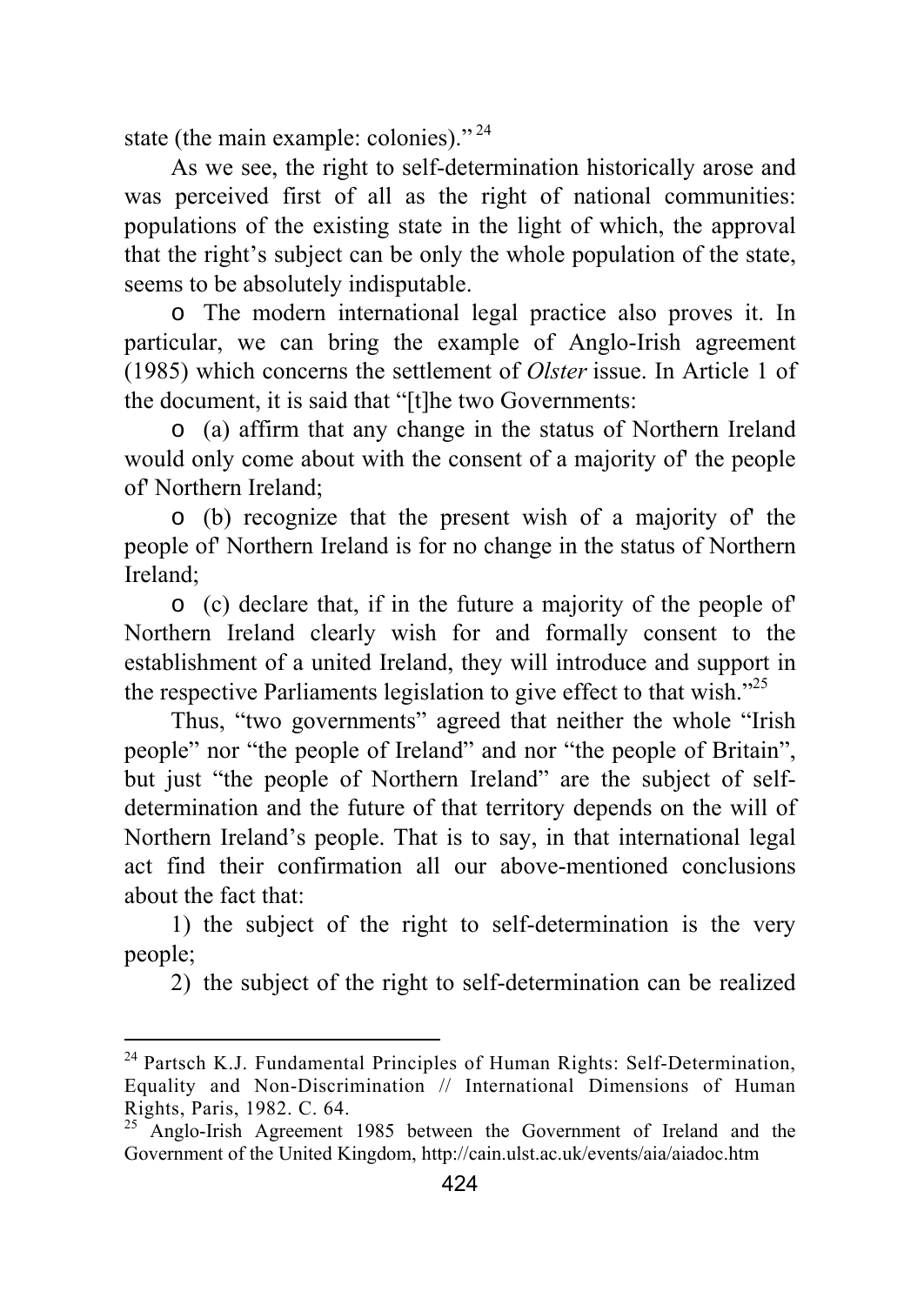not only with the basis of territory but also the subject, that is to say, via the community which is a minority in an even broader combination of geographical or historical frameworks (respectively, in this example, in the frameworks of the Irish Islands and the state of Great Britain);

3) that right is the inalienable and indivisible right of the subject of self-determination's right (the indication of the possible change of Northern Ireland's status: in points 1 and 3).

One can think that there is some interest in the question about how our point of view is agreed to the other principles of international law and first of all with the territorial integrity of the states. Regarding this, some authors write about some contradiction between the right to self-determination and the principle of territorial integrity of the states. Whereas, that kind of opinion cannot be accepted as true even theoretically, as, by agreeing to it, one can inadvertently suspect the existence of the international law itself as a whole process of legal regulation which is known by its general principles.

In the Declaration on Principles of International Law (1970), it is said: "[i]n their interpretation and application the above principles are interrelated and each principle should be construed in the context of the other principles". If we try to realize it in practice then we will come to the conclusion that those principles not only do not contradict each other, but also are in some harmony. The principle of territorial integrity concerns the domain of interstate relations and is called to protect the territorial integrity and the national unity of states from encroachment of a foreign state, while the principle of self-determination presupposes to decide all the questions of peoples' state existence, including also the aspects that concern the territorial *status quo'*s protection or modification. That is why, on can suppose that in some terms the principle of territorial integrity is called to protect the free implementation of the right to self-determination: it protects from external encroachments and the existing *status quo*  which is, in essence, a result of self-determination and a process of territorial changes which may occur on the basis of all the peoples'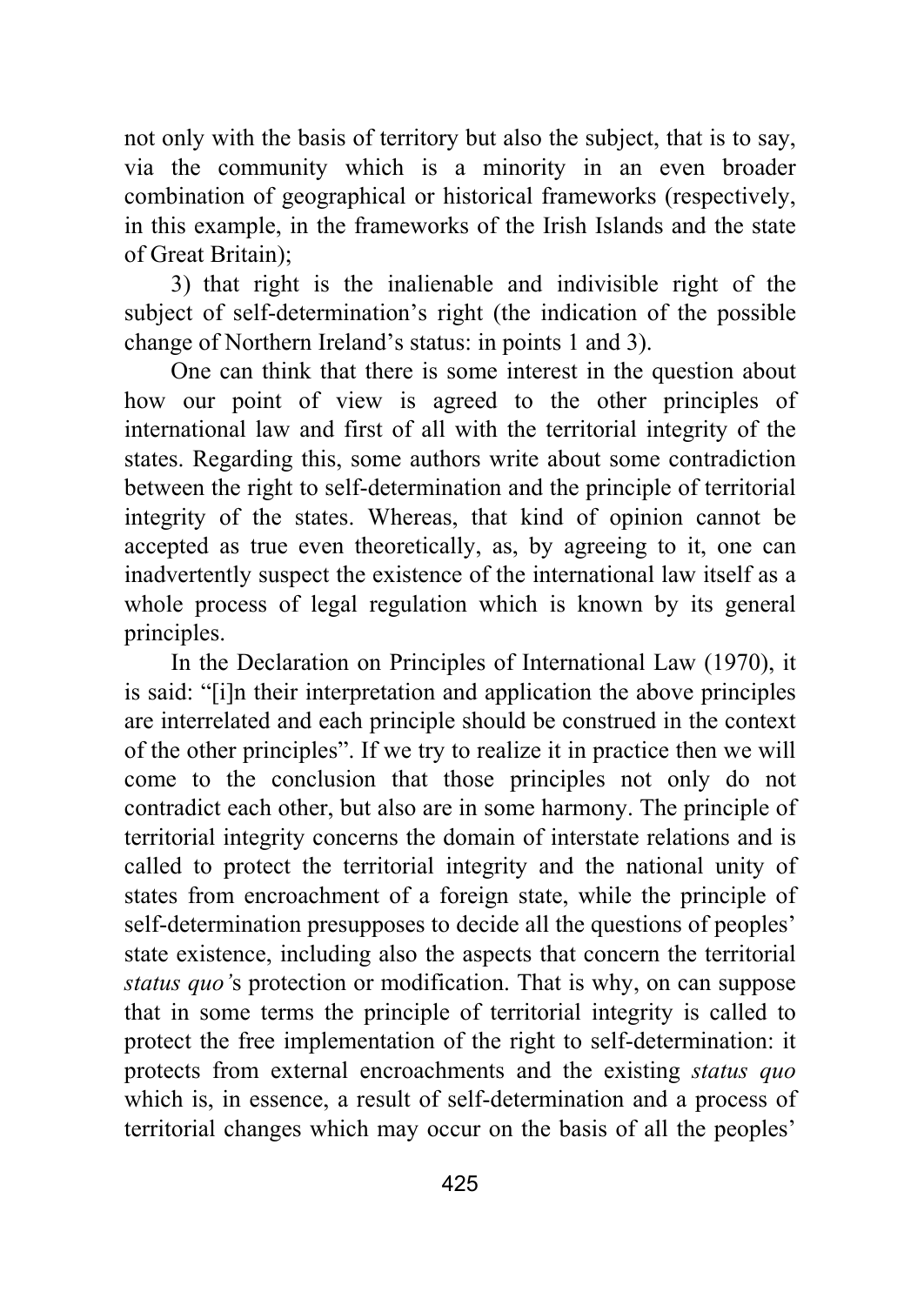right to self-determination.

In this connection, it is always important to mention that the existing *status quo* and its possible changes must be based on the self-determination. As Yu. G. Barsheghov mentioned yet in 1958, "the right of nations' self-determination serves as the supreme legal title of the territorial demarcation".

With this not only the content of territorial rights but also their boundaries are being defined<sup>"26</sup>. And what concerns the territorial changes, we should take into account that the international law completely and, in particular, the members of negotiations during the development of the UN Charter "based on the circumstance that by prohibiting the war and the aggression, along with it they do not guarantee the *status quo* forever and do not exclude the possibility<sup>27</sup> of state boundaries' changes".

In this context we would like to present the opinion of one of the authors who writes: "[o]nly in case of people's free agreement the territorial status can be defined and only thus the defined *status quo* can guarantee peace and friendly relations among peoples".<sup>28</sup> The history and the development of recent years' events totally confirm the true nature of that conclusion.

The Declaration on Principles of International Law (1970) contains also the correlation of principles of self-determination and state's territorial integrity and some other aspects, the so-called "prophylactic special clause (clausula)" which protects the states from baseless separative pretensions. "Nothing in the foregoing paragraphs shall be construed as authorizing or encouraging any

<sup>&</sup>lt;sup>26</sup> Barseghov Yu. G. Territory in International Law. Legal Nature of Territorial Superiority and Legal Basis for Utilizing the Territory. Moscow, 1958, pp. 117-118. [Барсегов Ю.Г. Территория в международном праве. Юридическая природа территориального верховенства и правовые основания распоряжения территорией. М., 1958. С. 117-118]. 27 A Commentary on Dumbarton Oaks Proposals - Британская "белая книга".

<sup>Ю</sup>.Г. Самоопределение <sup>и</sup> территориальная целостность, М., 1993. С. 19. 28 Speranskaya L.V. Principle of Self-Determination in Internatioanl Law. M., 1961,

P. 108. [Сперанская Л.В. Принцип самоопределения в международном праве. М., 1961. С. 108].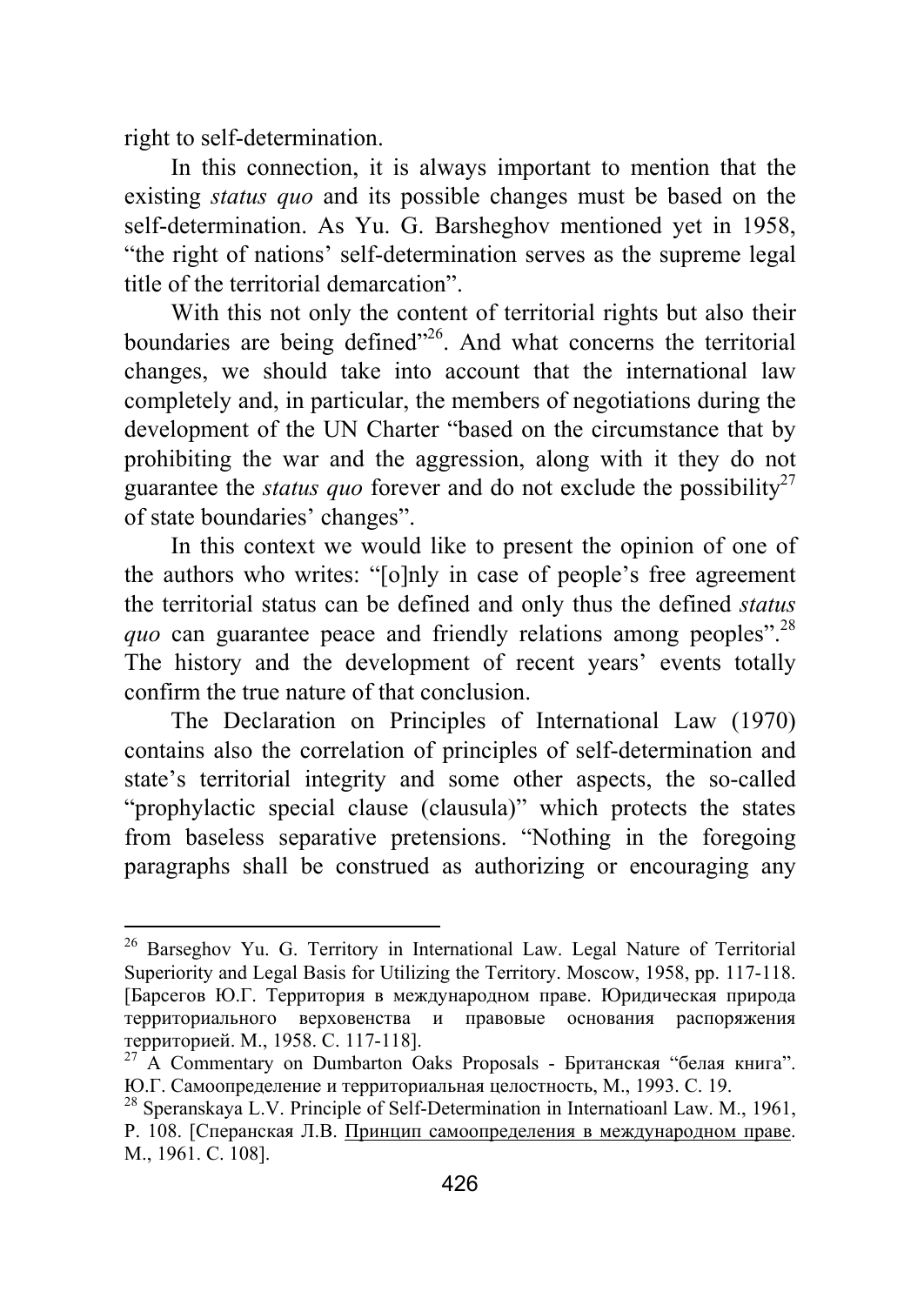action which would dismember or impair, totally or in part, the territorial integrity or political unity of sovereign and independent States conducting themselves in compliance with the principle of equal rights and self-determination of peoples as described above and thus possessed of a government representing the whole people belonging to the territory without distinction as to race, creed or  $color^{329}$ 

An important conclusion of the mentioned provision is that modern international law in some conditions allows "the violation of sovereign and independent states' territorial integrity and political unity", that is to say, the latter are not absolute and unconditional values from the perspective of international law. We can come also to other conclusions. First of all, here we find another confirmation for the conclusion about the fact that the right to self-determination applies not only to "colonial cases", but also to "independent and sovereign states"

And secondly, from the mentioned provision it absolutely follows that in some conditions some minorities can be subjects of the right to self-determination, as the self-determining people is considered as a national minority inside a "sovereign and independent state".

What concerns the conditions, at presence of which the selfdetermination is forbidden, which violate the territorial integrity of the state, they, as we can see, are the following: 1) the state "has to follow the principle of legal equality and self-determination in his actions", 2) the state has "to have a government as a result of it, which will present... the whole people living in that territory", 3) along with it, it must never put any discrimination.

Only in case of following these conditions should the priority be given to the protection of state's unity, otherwise it may be put under suspicion.

<sup>&</sup>lt;sup>29</sup> It should be mentioned that some authors, making a reference to the provision of the international legal document, prefer to be limited by only the first part putting a full stop after the words "… sovereign and independent states by which they willynilly distort its content, which is actually another question."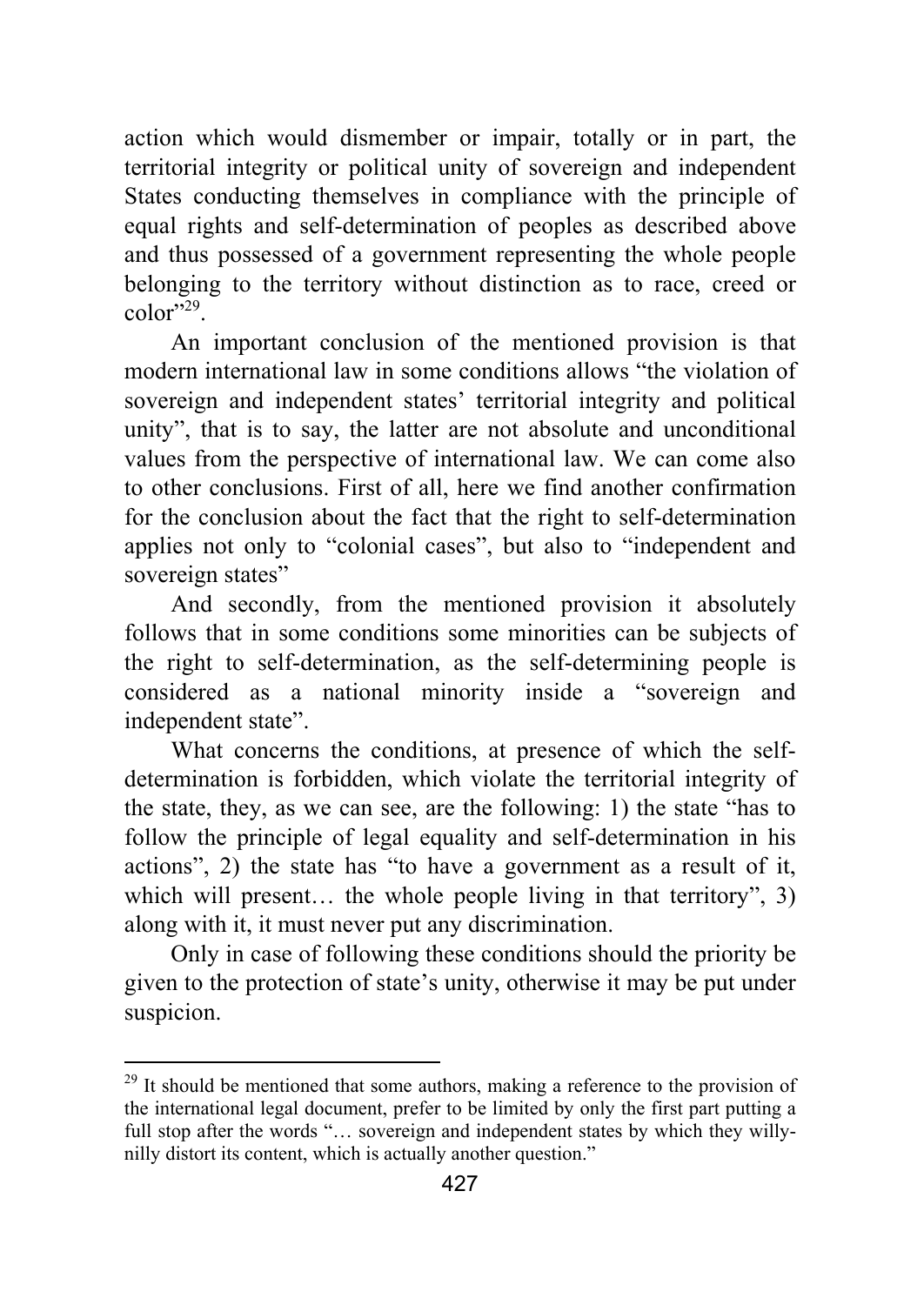And even if these conditions are three, the most essential of them by which the others are determined, is perhaps the first condition. In our opinion, it contains an even bigger key of perception's perspective which is linked with self-determination and the questions concerning modern state's international legal nature.

As the demand for the state of "… following the principle of legal equality and self-determination in his actions", which can be expressed in a certain way, for example, in some cases by holding a referendum, first of all means the unconditional recognition of the right of self-definition for all the peoples, among which are the peoples included in that state's structure.

And the existence of the state, rather maintaining the unity in case of recognition means just one thing that the state is the expression and the product of the self-determination of the peoples. That is to say, only at that time he can "follow in his actions" the principle of the peoples' self-determination, when it is itself the result and the product of that kind of self-determination.

From that point of view, the questions of the co-relations of other principles of the international law with the self-determination are imagined in a new way, the real fundamental nature of that principle reveals. Like, for example, the principle of not interfering is called to protect the internal side of self-determination's right, the principle of sovereign equality of states arises in a limited way from the recognition of peoples' legal equality and serves as a guarantee of respecting the people's (peoples') self-determination, which is expressed in a sovereign state, etc..

Thus, we suggest considering the self-determination as a broader principle, which is not being limited by secessions or other questions. We may suppose that from the perspective of modern international law, all the states (unitary and federative, with one nation and multiethnic) are the result of the existing subjects' (nation, people, nations, peoples) self-determination.

The legitimate and main factor of any state's existence is that it's a way of implementing the existing subject's (subjects') selfdetermination. Moreover, the existence of such a basis should be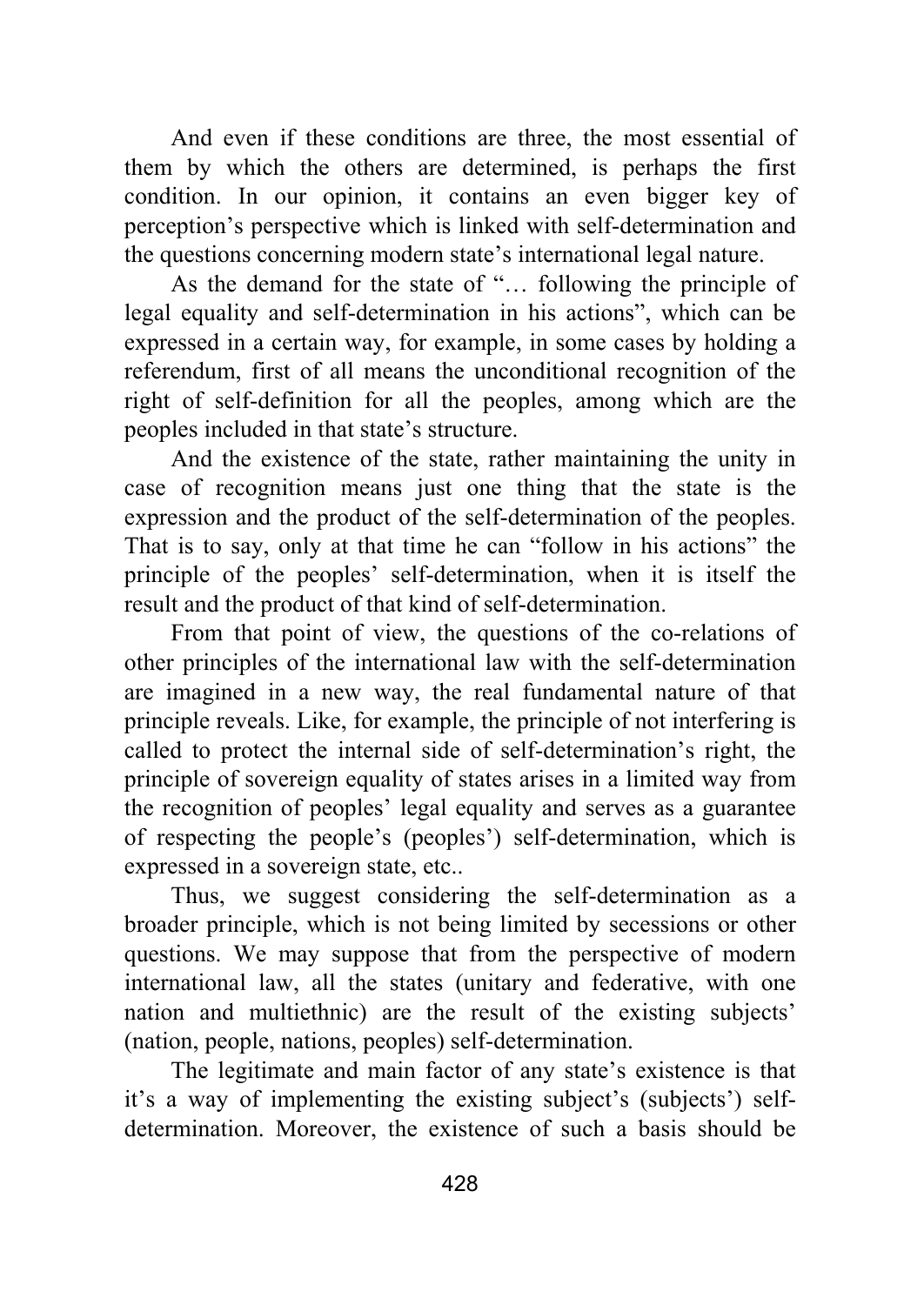considered as something occasional and simultaneous, which has to correspond to the very moment of the self-determination's implementation and, taking into consideration the circumstance that the "right" is inalienable and belongs to the "peoples" "forever", the self-determination should be understood as a continuous process, the main and permanent condition of its legal and factual existence.

In the light of it, the essence of the "prophylactic clausula" is revealed, according to which only the integrity of the states should be maintained which are based on self-determination of all the people who live in their territory.

The analysis of present normative staff, the consideration of the modern international right's content and the relevant practice lets us come to broader conclusions. The principle of legal equality and peoples' self-determination, being one of the fundamental principles of international law, fixes the inalienable right of peoples to freely choose their own fate. By its virtue, all peoples and nations have the right to self-determination which is being realized by the free expression of the people's or nation's will and presupposes the people's or nations' choice opportunity of separating from a state or in other conditions integrate in another state, that is to say, it is the free choice of political status.

Along with this, it's necessary to take into account that the right to self-determination does not lead to the freedom of separating, but, as it has been mentioned above, it's a broader concept which is not limited by the issue of secession. As one of the authors has truly mentioned: "[i]t is not obligatory for the self-determination be expressed in political separation; but without the recognition of the freedom of separation, there is no right $30$  to self-determination".

The admission of the circumstance that peoples can, in the boundaries of multi-ethnic states, in principle, be subjects of selfdetermination and, by using that right, can choose the way of creating their own state, which can be a serious guarantee for their

<sup>&</sup>lt;sup>30</sup> Barseghov Yu.G. Self-determination and Territorial Integrity. Moscow, 1993, P. 8. [Барсегов Ю.Г. Самоопределение и территориальная целостность, М.,1993. С. 8].